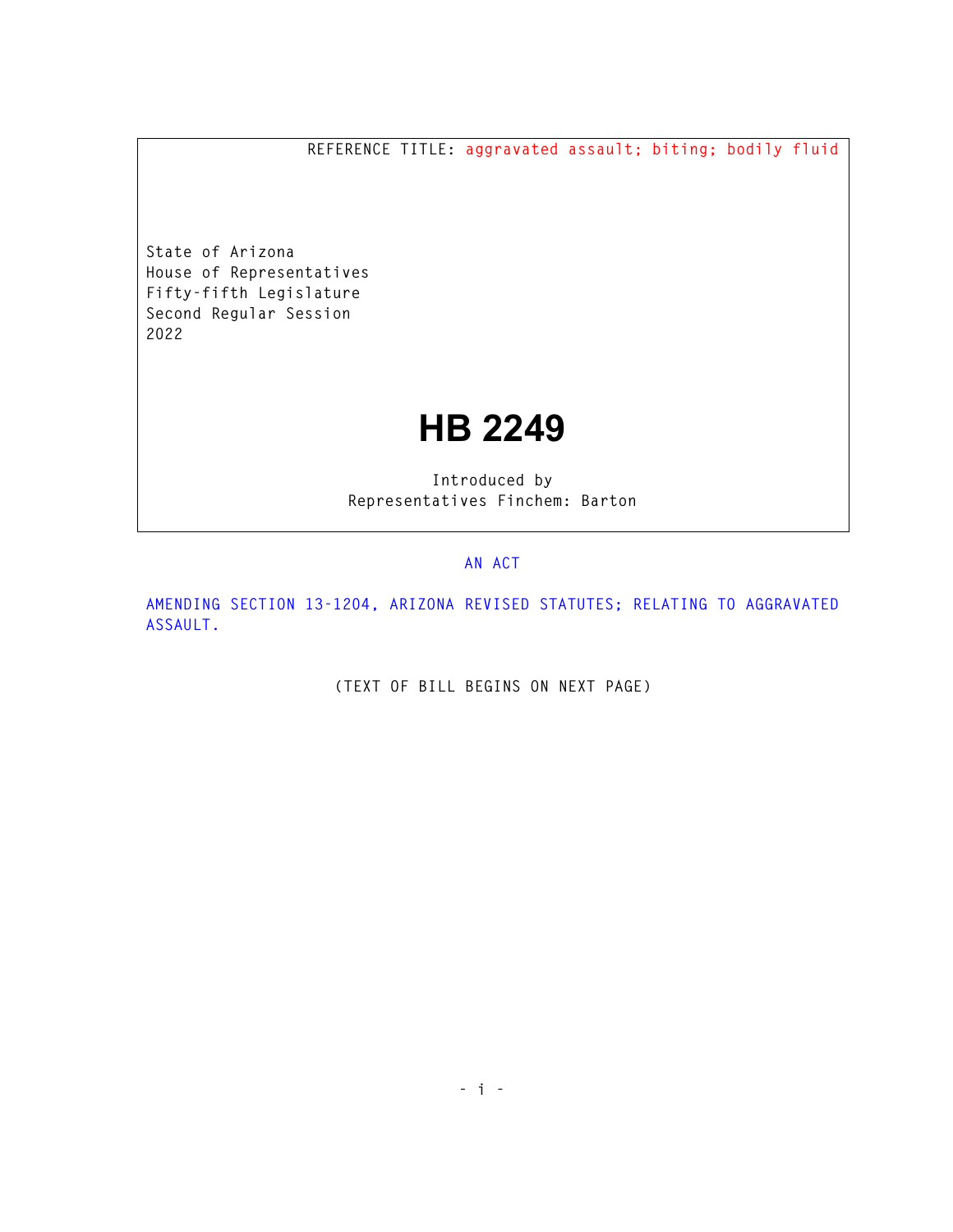**1 Be it enacted by the Legislature of the State of Arizona: 2 Section 1. Section 13-1204, Arizona Revised Statutes, is amended to 3 read: 4 13-1204. Aggravated assault; classification; definitions 5 A. A person commits aggravated assault if the person commits 6 assault as prescribed by section 13-1203 under any of the following 7 circumstances: 8 1. If the person causes serious physical injury to another. 9 2. If the person uses a deadly weapon or dangerous instrument. 10 3. If the person commits the assault by any means of force that 11 causes temporary but substantial disfigurement, temporary but substantial 12 loss or impairment of any body organ or part or a fracture of any body 13 part. 14 4. If the person commits the assault while the victim is bound or 15 otherwise physically restrained or while the victim's capacity to resist 16 is substantially impaired. 17 5. If the person commits the assault after entering the private 18 home of another with the intent to commit the assault. 19 6. If the person is eighteen years of age or older and commits the 20 assault on a minor under fifteen years of age. 21 7. If the person commits assault as prescribed by section 13-1203, 22 subsection A, paragraph 1 or 3 and the person is in violation of an order 23 of protection issued against the person pursuant to section 13-3602 or 24 13-3624. 25 8. If the person commits the assault knowing or having reason to 26 know that the victim is any of the following: 27 (a) A peace officer or a person summoned and directed by the 28 officer. 29 (b) A constable or a person summoned and directed by the constable 30 while engaged in the execution of any official duties or if the assault 31 results from the execution of the constable's official duties. 32 (c) A firefighter, fire investigator, fire inspector, emergency 33 medical technician or paramedic engaged in the execution of any official 34 duties or a person summoned and directed by such individual while engaged 35 in the execution of any official duties or if the assault results from the 36 execution of the official duties of the firefighter, fire investigator, 37 fire inspector, emergency medical technician or paramedic. 38 (d) A teacher or other person employed by any school and the 39 teacher or other employee is on the grounds of a school or grounds 40 adjacent to the school or is in any part of a building or vehicle used for 41 school purposes, any teacher or school nurse visiting a private home in 42 the course of the teacher's or nurse's professional duties or any teacher 43 engaged in any authorized and organized classroom activity held on other 44 than school grounds.**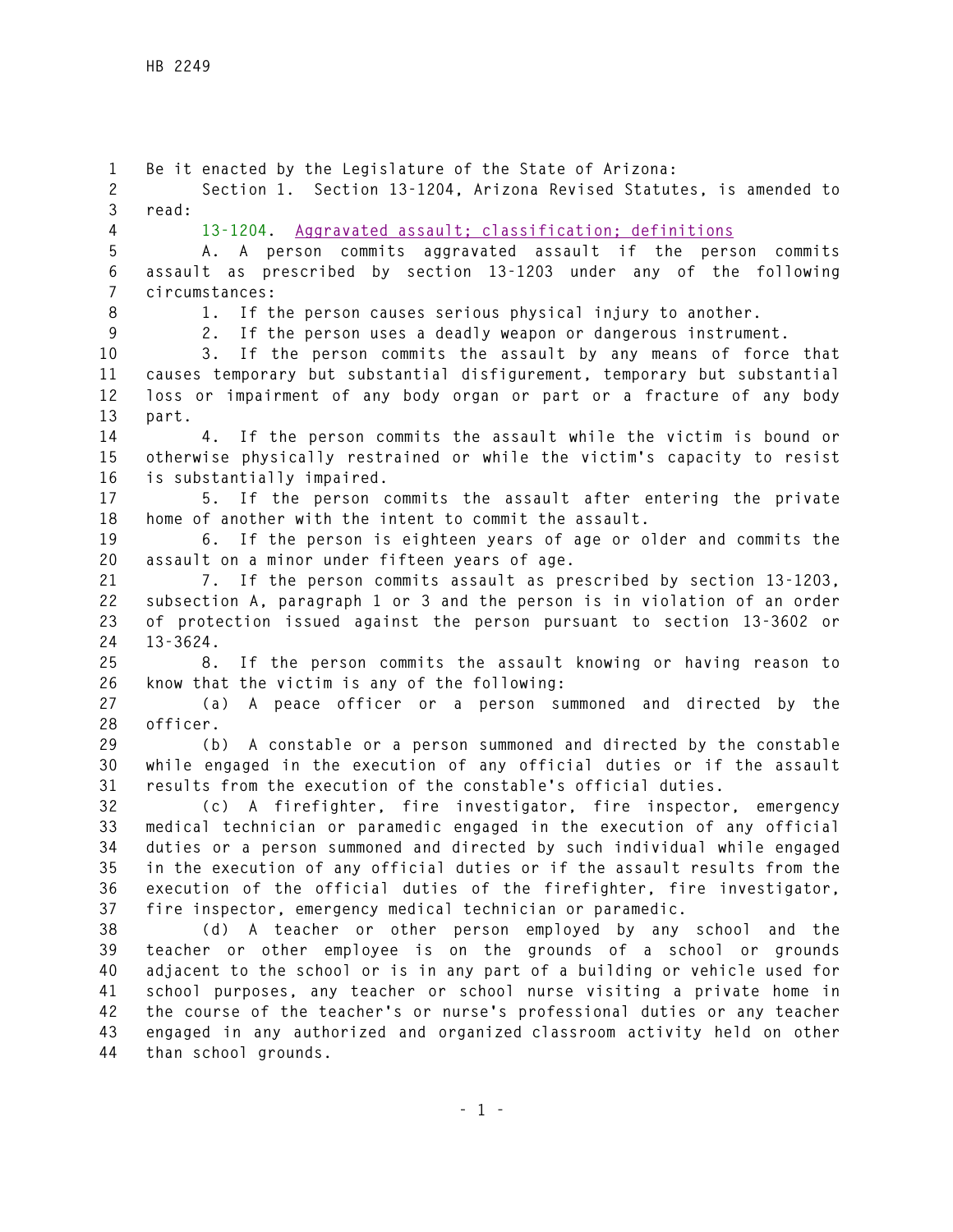**1 (e) A health care practitioner who is certified or licensed 2 pursuant to title 32, chapter 13, 15, 17 or 25, PROFESSIONAL or a person**  3 summoned and directed by the **licensed** health care practitioner **4 PROFESSIONAL while engaged in the person's professional duties. This 5 subdivision does not apply if the person who commits the assault is 6 seriously mentally ill, as defined in section 36-550, or is afflicted with 7 alzheimer's disease or related dementia.** 

**8 (f) A prosecutor while engaged in the execution of any official 9 duties or if the assault results from the execution of the prosecutor's 10 official duties.** 

**11 (g) A code enforcement officer as defined in section 39-123 while 12 engaged in the execution of any official duties or if the assault results 13 from the execution of the code enforcement officer's official duties.** 

**14 (h) A state or municipal park ranger while engaged in the execution 15 of any official duties or if the assault results from the execution of the 16 park ranger's official duties.** 

**17 (i) A public defender while engaged in the execution of any 18 official duties or if the assault results from the execution of the public 19 defender's official duties.** 

**20 (j) A judicial officer while engaged in the execution of any 21 official duties or if the assault results from the execution of the 22 judicial officer's official duties.** 

**23 9. If the person knowingly takes or attempts to exercise control 24 over any of the following:** 

**25 (a) A peace officer's or other officer's firearm and the person 26 knows or has reason to know that the victim is a peace officer or other 27 officer employed by one of the agencies listed in paragraph 10, 28 subdivision (a), item (i), (ii), (iii), (iv) or (v) of this subsection.** 

**29 (b) Any weapon other than a firearm that is being used by a peace 30 officer or other officer or that the officer is attempting to use, and the 31 person knows or has reason to know that the victim is a peace officer or 32 other officer employed by one of the agencies listed in paragraph 10, 33 subdivision (a), item (i), (ii), (iii), (iv) or (v) of this subsection.** 

**34 (c) Any implement that is being used by a peace officer or other 35 officer or that the officer is attempting to use, and the person knows or 36 has reason to know that the victim is a peace officer or other officer 37 employed by one of the agencies listed in paragraph 10, subdivision (a), 38 item (i), (ii), (iii), (iv) or (v) of this subsection. For the purposes 39 of this subdivision, "implement" means an object that is designed for or 40 that is capable of restraining or injuring an individual. Implement does 41 not include handcuffs.** 

**42 10. If the person meets both of the following conditions:** 

**43 (a) Is imprisoned or otherwise subject to the custody of any of the 44 following:** 

**45 (i) The state department of corrections.**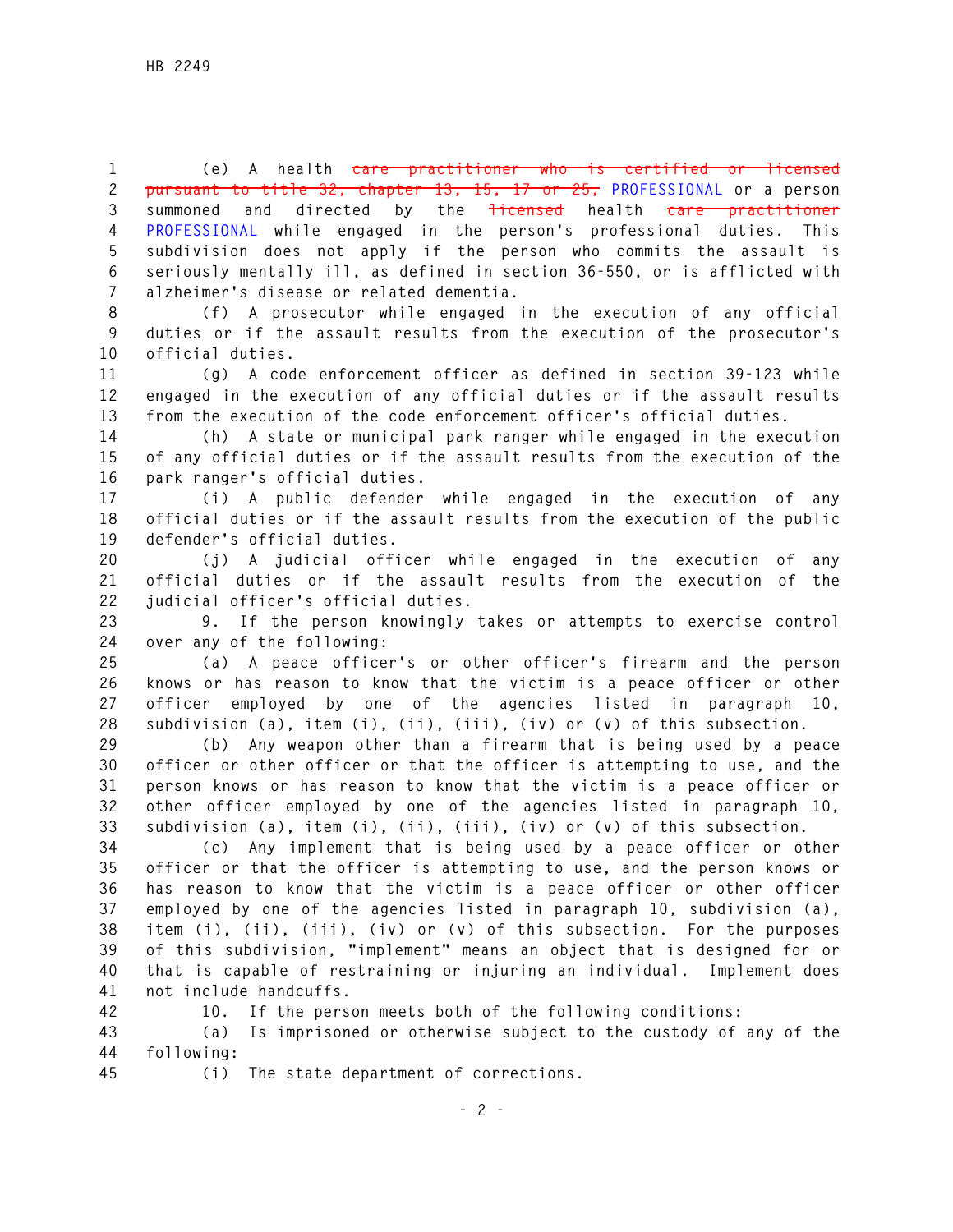**1 (ii) The department of juvenile corrections.** 

**2 (iii) A law enforcement agency.** 

**3 (iv) A county or city jail or an adult or juvenile detention 4 facility of a city or county.** 

**5 (v) Any other entity that is contracting with the state department 6 of corrections, the department of juvenile corrections, a law enforcement 7 agency, another state, any private correctional facility, a county, a city 8 or the federal bureau of prisons or other federal agency that has 9 responsibility for sentenced or unsentenced prisoners.** 

**10 (b) Commits an assault knowing or having reason to know that the 11 victim is acting in an official capacity as an employee of any of the 12 entities listed in subdivision (a) of this paragraph.** 

**13 11. If the person uses a simulated deadly weapon.** 

**14 12. IF THE PERSON COMMITS THE ASSAULT BY BITING ANOTHER PERSON OR 15 THROWING OR PROJECTING BODILY FLUIDS ON OR AT ANOTHER PERSON.** 

**16 B. A person commits aggravated assault if the person commits 17 assault by either intentionally, knowingly or recklessly causing any 18 physical injury to another person, intentionally placing another person in 19 reasonable apprehension of imminent physical injury or knowingly touching 20 another person with the intent to injure the person, and both of the 21 following occur:** 

**22 1. The person intentionally or knowingly impedes the normal 23 breathing or circulation of blood of another person by applying pressure 24 to the throat or neck or by obstructing the nose and mouth either manually 25 or through the use of an instrument.** 

**26 2. Any of the circumstances exists that are set forth in section 27 13-3601, subsection A, paragraph 1, 2, 3, 4, 5 or 6.** 

**28 C. A person who is convicted of intentionally or knowingly 29 committing aggravated assault on a peace officer pursuant to subsection A, 30 paragraph 1 or 2 of this section shall be sentenced to imprisonment for 31 not less than the presumptive sentence authorized under chapter 7 of this 32 title and is not eligible for suspension of sentence, commutation or 33 release on any basis until the sentence imposed is served.** 

**34 D. It is not a defense to a prosecution for assaulting a peace 35 officer or a mitigating circumstance that the peace officer was not on 36 duty or engaged in the execution of any official duties.** 

**37 E. Except pursuant to subsections F and G of this section, 38 aggravated assault pursuant to subsection A, paragraph 1 or 2, paragraph 39 9, subdivision (a) or paragraph 11 of this section is a class 3 felony 40 except if the aggravated assault is a violation of subsection A, paragraph 41 1 or 2 of this section and the victim is under fifteen years of age it is 42 a class 2 felony punishable pursuant to section 13-705. Aggravated 43 assault pursuant to subsection A, paragraph 3 or subsection B of this 44 section is a class 4 felony. Aggravated assault pursuant to subsection A, 45 paragraph 9, subdivision (b) or paragraph 10 of this section is a class 5**